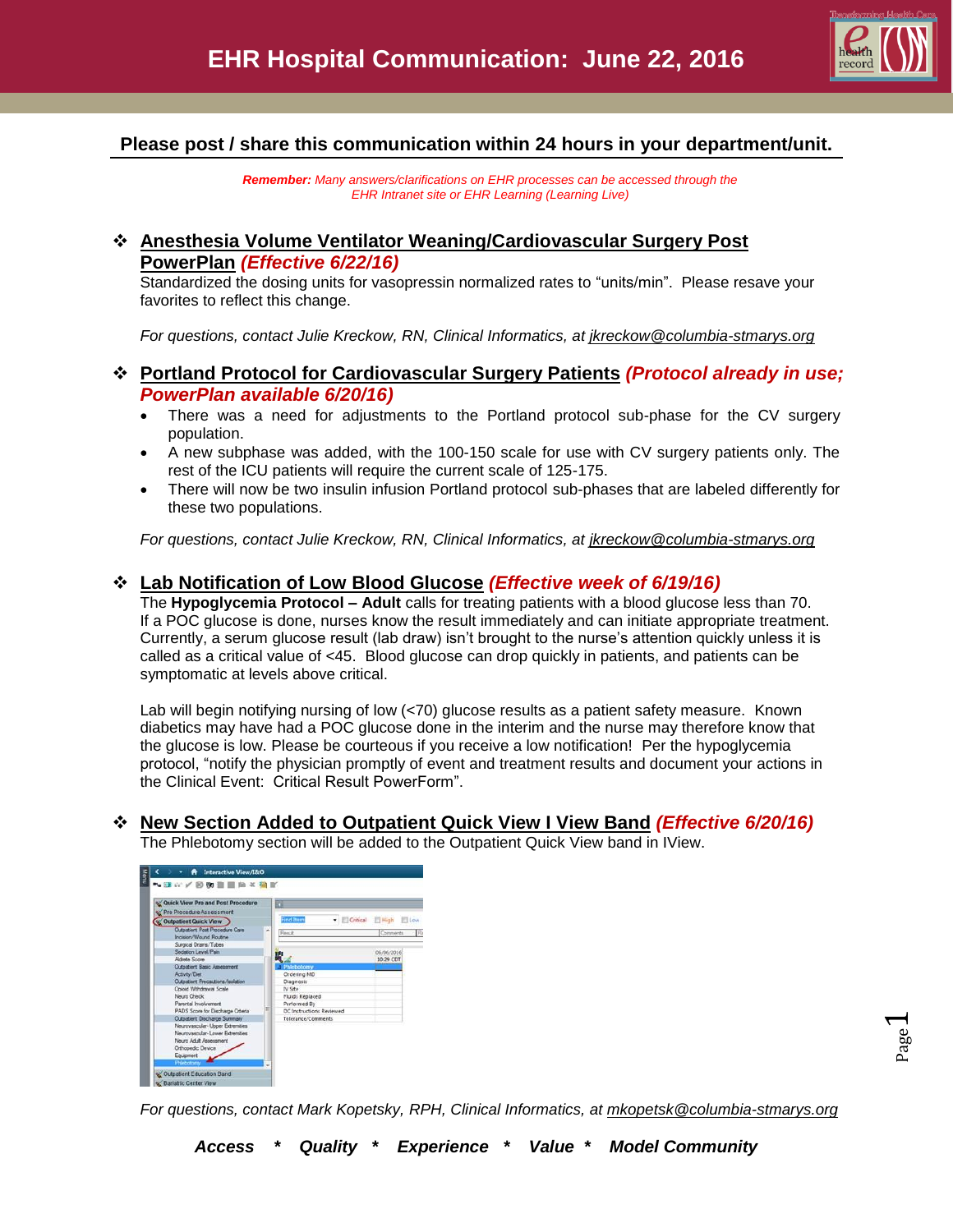

## **New Section Added to Adult Shift Documentation I View Band** *(Effective 6/29/16)*

Visitor Information Section

- This section will be added to document visitor information. **This is not required shift documentation**.
- The Visitor Information section will be hidden. To place the section on display for documentation, go to I View, open "Adult Shift Documentation", and then click on the "Customize View" icon.



 Scroll to the bottom of the customize box, click the box next to visitor information, and then click OK.

| Customize                               | <b>Preferences</b>        | <b>Dynamic Groups</b> |         |              |   |
|-----------------------------------------|---------------------------|-----------------------|---------|--------------|---|
| <b>Display Name</b>                     |                           |                       | On View | Default Open |   |
| Mandatory Prevention of High Risk Falls |                           |                       | ⊽       |              |   |
| <b>Additional Safety Precautions</b>    |                           |                       | ⊽       |              |   |
| 4 Precautions/Alarms                    |                           |                       | ⊽       | ☑            |   |
| <b>Precautions-BH</b>                   |                           |                       |         |              |   |
| <b>Precautions</b>                      |                           |                       | ⊽       |              |   |
| <b>Precautions/Safety</b>               |                           |                       |         |              |   |
| <b>Isolation Maintained</b>             |                           |                       | ⊽       |              |   |
| <b>Clinical Alarms</b>                  |                           |                       | ⊽       |              |   |
| △ Visitor Information                   |                           |                       |         |              |   |
| <b>Visitors</b>                         |                           |                       | ⊽       |              |   |
| Name/Relationship                       |                           |                       | ⊽       |              |   |
| Visitor Participating in Care Rounds    |                           |                       | ◸       |              |   |
| Visitor Participating in Plan of Care   |                           |                       | 1∽      |              |   |
| RN Present at Family Conference         |                           |                       | 1∽      |              |   |
| RT Present at Family Conference         |                           |                       | ⊽       |              | Ξ |
|                                         | <b>RT Updated Visitor</b> |                       | ⊽       |              |   |

 This will put the "Visitor Section" on view in the Adult Shift Documentation band. Remember, this is not required documentation for the shift. Document as appropriate.

| <b>X</b> Adult Quick View                                     |                                             | <b>Last 24 Hours</b>     |  |
|---------------------------------------------------------------|---------------------------------------------|--------------------------|--|
| Adult ICU Quick View                                          |                                             |                          |  |
| Adult Ongoing ICU Assessment                                  | <b>Find Item</b><br>Critical<br>▾           | High Low Abnormal        |  |
| Adult Ongoing Assessment                                      | Result                                      | Date<br>Comments<br>Flag |  |
| Adult Shift Documentation                                     |                                             |                          |  |
| <b>Activities of Daily Living</b><br><b>Braden Assessment</b> | ŵh                                          | 06/01/2016               |  |
| Skin & Pressure Reducing Prevent Measure                      | <b>4 Visitor Information</b>                | 16:30 CDT 16:21 CDT      |  |
| Hendrich II Fall Risk                                         | <b>Visitors</b>                             |                          |  |
| <b>Fall Prevention Measures</b>                               |                                             | Yes                      |  |
| Precautions/Alams                                             | Name/Relationship                           | Jill sister              |  |
| <b>Visitor Information</b><br>✓                               | <b>Visitor Participating in Care Rounds</b> | Yes                      |  |
|                                                               | Visitor Participating in Plan of Care       | No                       |  |
|                                                               | <b>RN Present at Family Conference</b>      | Yes                      |  |
|                                                               | RT Present at Family Conference             | Yes                      |  |
| Adult Specialty Assessments                                   | <b>RT Updated Visitor</b>                   | went setti               |  |
| of Intake And Output                                          |                                             |                          |  |
| AVI Inch Tuber Design                                         |                                             |                          |  |

*For questions contact Dani Wanek, RN at danine.wanek@columbia-stmarys.org*